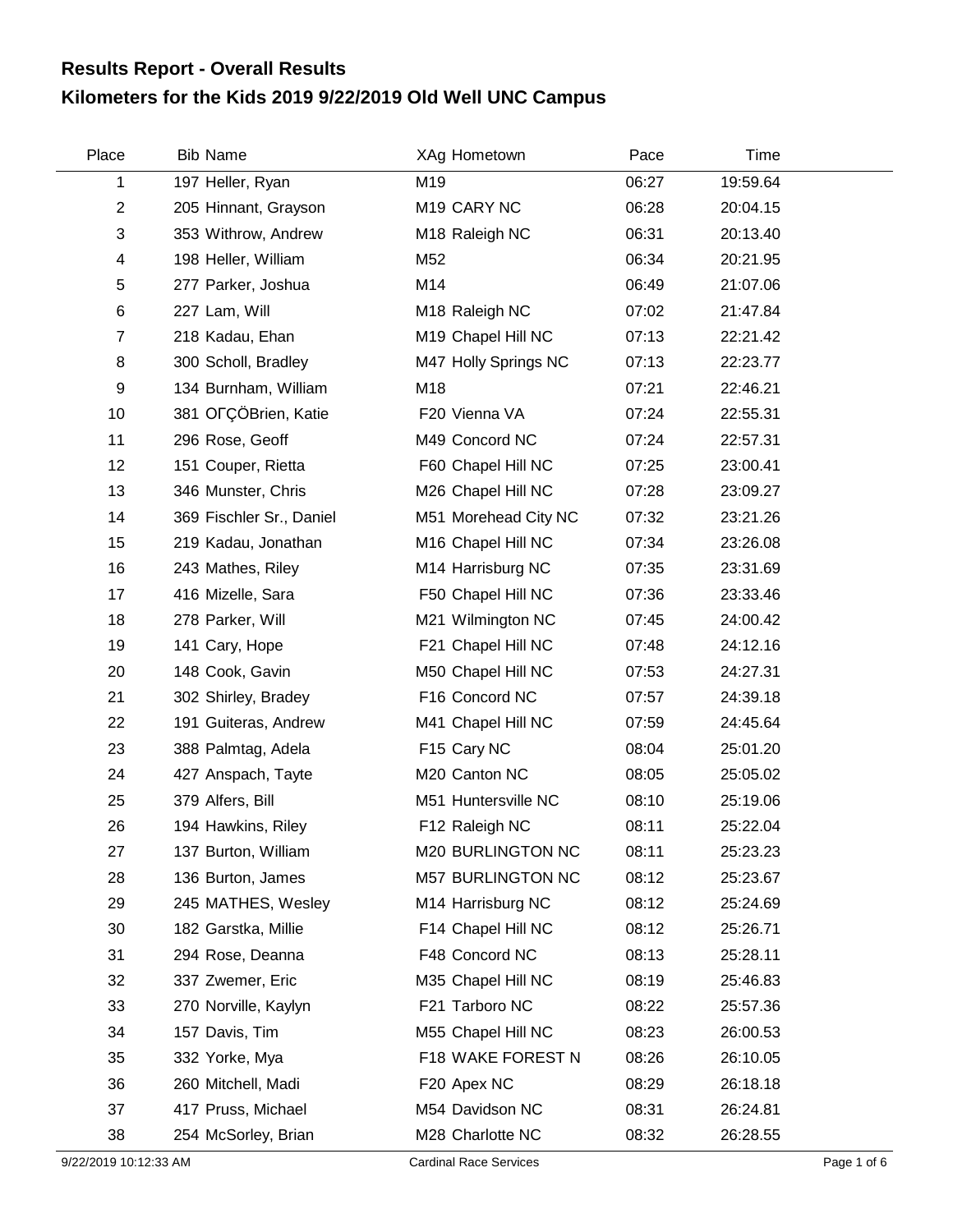| Place | <b>Bib Name</b>            | XAg Hometown          | Pace  | Time     |  |
|-------|----------------------------|-----------------------|-------|----------|--|
| 39    | 248 McDonald, Kristen      | F28 Charlotte NC      | 08:33 | 26:28.78 |  |
| 40    | 347 Guskiewicz, Kevin      | M53 Chapel Hill NC    | 08:33 | 26:30.91 |  |
| 41    | 127 Boone, Dan             | M51 greensboro NC     | 08:34 | 26:33.45 |  |
| 42    | 126 Boone, Abbie           | F18 Summerfield NC    | 08:34 | 26:33.80 |  |
| 43    | 385 Teague, Skylar         | M21 Chapel Hill NC    | 08:34 | 26:34.37 |  |
| 44    | 386 Wahlers, Justin        | M20 Chapel Hill NC    | 08:34 | 26:34.59 |  |
| 45    | 200 Hendrick, Amy          | F20 Wilmington NC     | 08:35 | 26:35.49 |  |
| 46    | 232 Long, Nicholas         | M18 Lexington NC      | 08:37 | 26:41.31 |  |
| 47    | 183 Garstka, Noelle        | F42 Chapel Hill NC    | 08:41 | 26:54.51 |  |
| 48    | 147 Cook, Emilie           | F15 Chapel Hill NC    | 08:41 | 26:55.19 |  |
| 49    | 295 Rose, Dylan            | M21 Concord NC        | 08:41 | 26:55.57 |  |
| 50    | 383 Tarter, Isaac          | M10 Chapel Hill NC    | 08:43 | 26:59.80 |  |
| 51    | 342 Myers, Caleb           | M19 LEXINGTON NC      | 08:45 | 27:06.16 |  |
| 52    | 366 Eason, Caroline        | F19 Lawndale NC       | 08:48 | 27:15.79 |  |
| 53    | 255 McVeigh, Patrick       | M58 Chapel Hill NC    | 08:48 | 27:17.73 |  |
| 54    | 228 Lange, Tim             | M19 Chapel Hill NC    | 08:48 | 27:17.96 |  |
| 55    | 428 Ingram, Brittany       | F23 Carrboro NC       | 08:49 | 27:18.79 |  |
| 56    | 201 Hendrick, Laura        | F18 Wilmington NC     | 08:54 | 27:36.12 |  |
| 57    | 142 Chang, Naomi           | F27 Carrboro NC       | 08:55 | 27:37.69 |  |
| 58    | 414 Spencer, Caroline      | F19 Chapel Hill NC    | 08:57 | 27:46.13 |  |
| 59    | 345 Huang, Cianna          | F18 Chapel Hill NC    | 08:58 | 27:46.42 |  |
| 60    | 334 Zhao, Xiaohui          | F18 Chapel Hill NC    | 09:10 | 28:24.98 |  |
| 61    | 364 Burns, Scott           | M17                   | 09:14 | 28:38.41 |  |
| 62    | 289 Reyes Ruiz, Leila      | F29 Carrboro NC       | 09:18 | 28:49.05 |  |
| 63    | 174 Ferguson, Jacob        | M25 Raleigh NC        | 09:18 | 28:50.42 |  |
| 64    | 152 Cox, Henry             | M20 Chapel Hill NC    | 09:19 | 28:52.60 |  |
| 65    | 246 McAuley, Patricia (TK) | F20 Chapel Hill NC    | 09:20 | 28:55.03 |  |
| 66    | 207 Hostetter, Maggie      | F19 Chapel Hill NC    | 09:20 | 28:57.40 |  |
| 67    | 333 Zhao, William          | M18 Chapel Hill NC    | 09:23 | 29:05.65 |  |
| 68    | 202 Hendrick, Mark         | M59 Wilmington NC     | 09:25 | 29:12.41 |  |
| 69    | 271 Nusbaum, Kathryn       | F52 Mooresville NC    | 09:31 | 29:29.77 |  |
| 70    | 328 Wright, Emily          | F18 Oxford NC         | 09:31 | 29:31.50 |  |
| 71    | 419 Holder, Malyke         | M11 Roankoke Rapids N | 09:35 | 29:41.45 |  |
| 72    | 235 Magevney, Michael      | M50 Jacksonville FL   | 09:37 | 29:49.77 |  |
| 73    | 112 Bailey, Jane           | F19 Chapel Hill NC    | 09:38 | 29:50.64 |  |
| 74    | 247 McCorquodale, Joshua   | M20 Raleigh NC        | 09:38 | 29:52.31 |  |
| 75    | 158 Davison, Anna          | F17 cramerton NC      | 09:38 | 29:52.54 |  |
| 76    | 365 Burns, Connor          | M21                   | 09:41 | 30:00.65 |  |
| 77    | 382 Tarter, Julian         | M7 Chapel Hill NC     | 09:44 | 30:09.97 |  |
| 78    | 213 Ivins, Amber           | F33 Carrboro NC       | 09:52 | 30:35.74 |  |
| 79    | 358 Huang, Po-Hao          | M30 Carrboro NC       | 09:55 | 30:44.69 |  |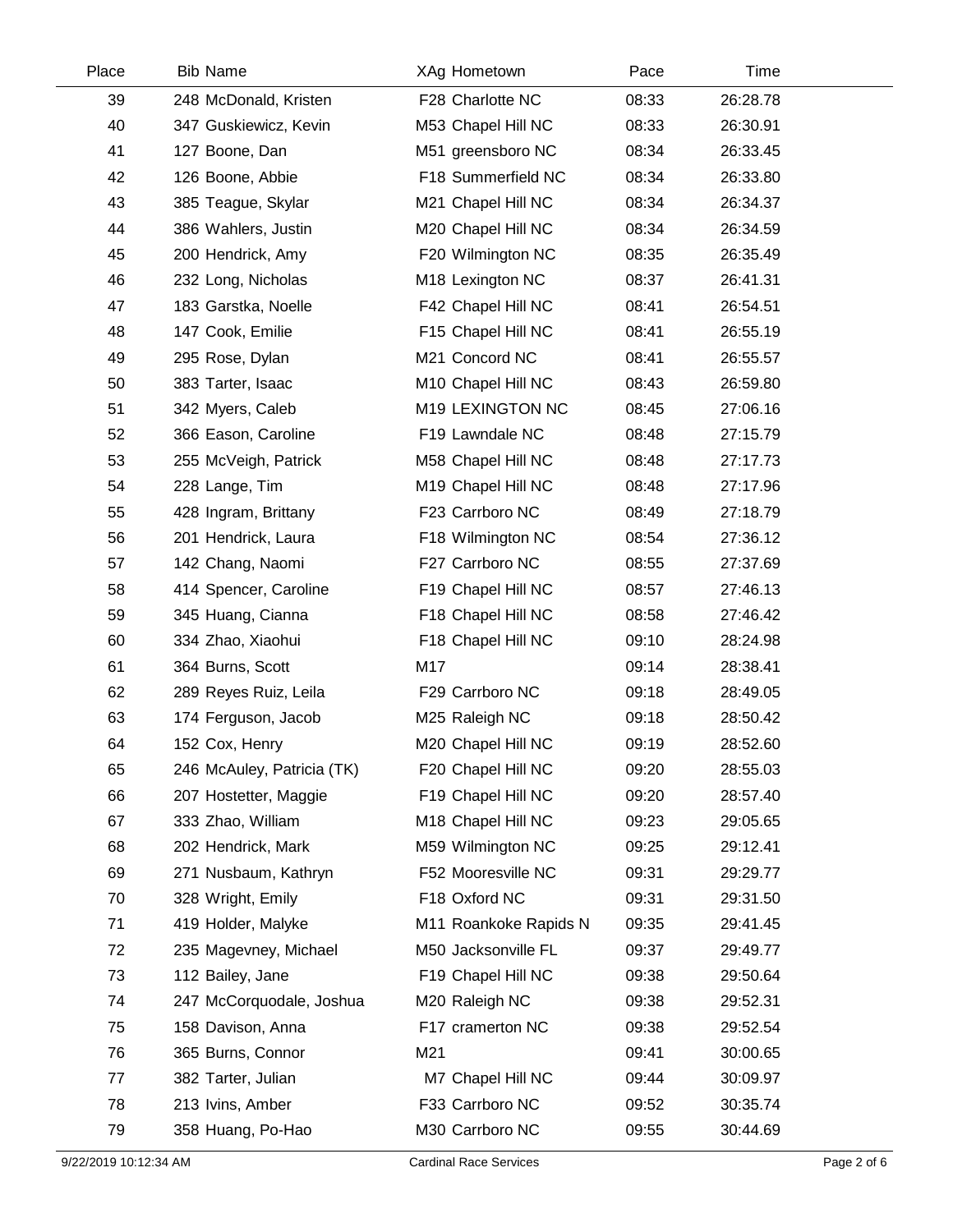| Place | <b>Bib Name</b>          | XAg Hometown         | Pace  | Time     |  |
|-------|--------------------------|----------------------|-------|----------|--|
| 80    | 224 Kuang, Joanna        | F20 Chapel Hill NC   | 09:56 | 30:48.98 |  |
| 81    | 196 He, Qing             | M50 New York NY      | 09:57 | 30:49.33 |  |
| 82    | 163 Deuschendorf, Quinn  | M19 Chapel Hill NC   | 09:59 | 30:55.49 |  |
| 83    | 132 Briggs, Chandler     | F20 Chapel Hill NC   | 10:01 | 31:03.25 |  |
| 84    | 162 Dennis, Allyson      | F19 Chapel Hill NC   | 10:02 | 31:05.33 |  |
| 85    | 178 Fortin, Nicole       | F19 Mooresville NC   | 10:03 | 31:08.31 |  |
| 86    | 176 Fitzpatrick, Conor   | M20 Chapel Hill NC   | 10:04 | 31:12.91 |  |
| 87    | 321 Veal, Miranda        | F21 Chapel Hill NC   | 10:05 | 31:13.97 |  |
| 88    | 301 Scholl, Tatum        | F20 Holly Springs NC | 10:06 | 31:18.92 |  |
| 89    | 329 Yager, Mikayla       | F20 Beaufort NC      | 10:13 | 31:39.93 |  |
| 90    | 226 Lam, Julianne        | F43 Raleigh NC       | 10:16 | 31:48.24 |  |
| 91    | 361 Magevney, Quinn      | M23 Jacksonville FL  | 10:18 | 31:55.68 |  |
| 92    | 220 Kadau, Melissa       | F54 Chapel Hill NC   | 10:19 | 32:00.06 |  |
| 93    | 377 Hughes, Mazie        | F20 Fletcher NC      | 10:19 | 32:00.33 |  |
| 94    | 114 Bale, Megan          | F18 Chapel Hill NC   | 10:20 | 32:01.67 |  |
| 95    | 113 Bale, Katherine      | F14 Midlothian VA    | 10:20 | 32:01.98 |  |
| 96    | 311 Swisher, Madison     | F21 Chapel Hill NC   | 10:21 | 32:03.62 |  |
| 97    | 293 Rohr, Kaitlin        | F18 Raleigh NC       | 10:21 | 32:04.94 |  |
| 98    | 356 Chao, Hui Xiao       | F30 Carrboro NC      | 10:24 | 32:15.67 |  |
| 99    | 160 Delcid, Osman        | M24 Mebane NC        | 10:25 | 32:16.89 |  |
| 100   | 159 Delcid, Brayan       | M23 Efland NC        | 10:25 | 32:17.20 |  |
| 101   | 187 Gonzalez, Jonathan   | M24 Durham NC        | 10:26 | 32:21.43 |  |
| 102   | 316 Valenti, Adam        | M43 Cameron NC       | 10:31 | 32:35.89 |  |
| 103   | 411 Alfers, Nicole       | F12 Huntersville NC  | 10:31 | 32:37.25 |  |
| 104   | 362 Haggard, Michael     | M48                  | 10:33 | 32:43.26 |  |
| 105   | 238 Marsh, Annelise      | F18 Chapel Hill NC   | 10:34 | 32:44.46 |  |
| 106   | 305 Smith, Margaret Anne | F23 Chapel Hill NC   | 10:34 | 32:45.61 |  |
| 107   | 313 Thieme, Maya         | F19 Brentwood TN     | 10:37 | 32:55.67 |  |
| 108   | 168 Drury, Jenny         | F18 Chapel Hill NC   | 10:44 | 33:17.54 |  |
| 109   | 273 Osborne, Eloise      | F18 Durham NC        | 10:45 | 33:18.73 |  |
| 110   | 216 Joseph, Sophie       | F21 Chapel Hill NC   | 10:45 | 33:19.74 |  |
| 111   | 192 Haggard, Julia       | F <sub>18</sub>      | 10:56 | 33:52.19 |  |
| 112   | 314 Traeger, Ashley      | F <sub>19</sub>      | 10:58 | 33:58.95 |  |
| 113   | 177 Floyd, Ali           | F19 Arden NC         | 10:58 | 33:59.47 |  |
| 114   | 179 Galvez, Cesar        | M51 Mooresville NC   | 11:07 | 34:27.61 |  |
| 115   | 145 Cole, Sophia         | F19 Chapel Hill NC   | 11:08 | 34:31.23 |  |
| 116   | 268 Negrut, Mara         | F20 CARY NC          | 11:12 | 34:43.27 |  |
| 117   | 327 Woodard, Christine   | F21 Cary NC          | 11:12 | 34:43.59 |  |
| 118   | 153 Creech, Samantha     | F21 Chapel Hill NC   | 11:14 | 34:49.34 |  |
| 119   | 242 Mathes, Lindsay      | F18 Harrisburg NC    | 11:15 | 34:53.44 |  |
| 120   | 240 MATHES, CHRIS        | M48 Harrisburg NC    | 11:16 | 34:54.14 |  |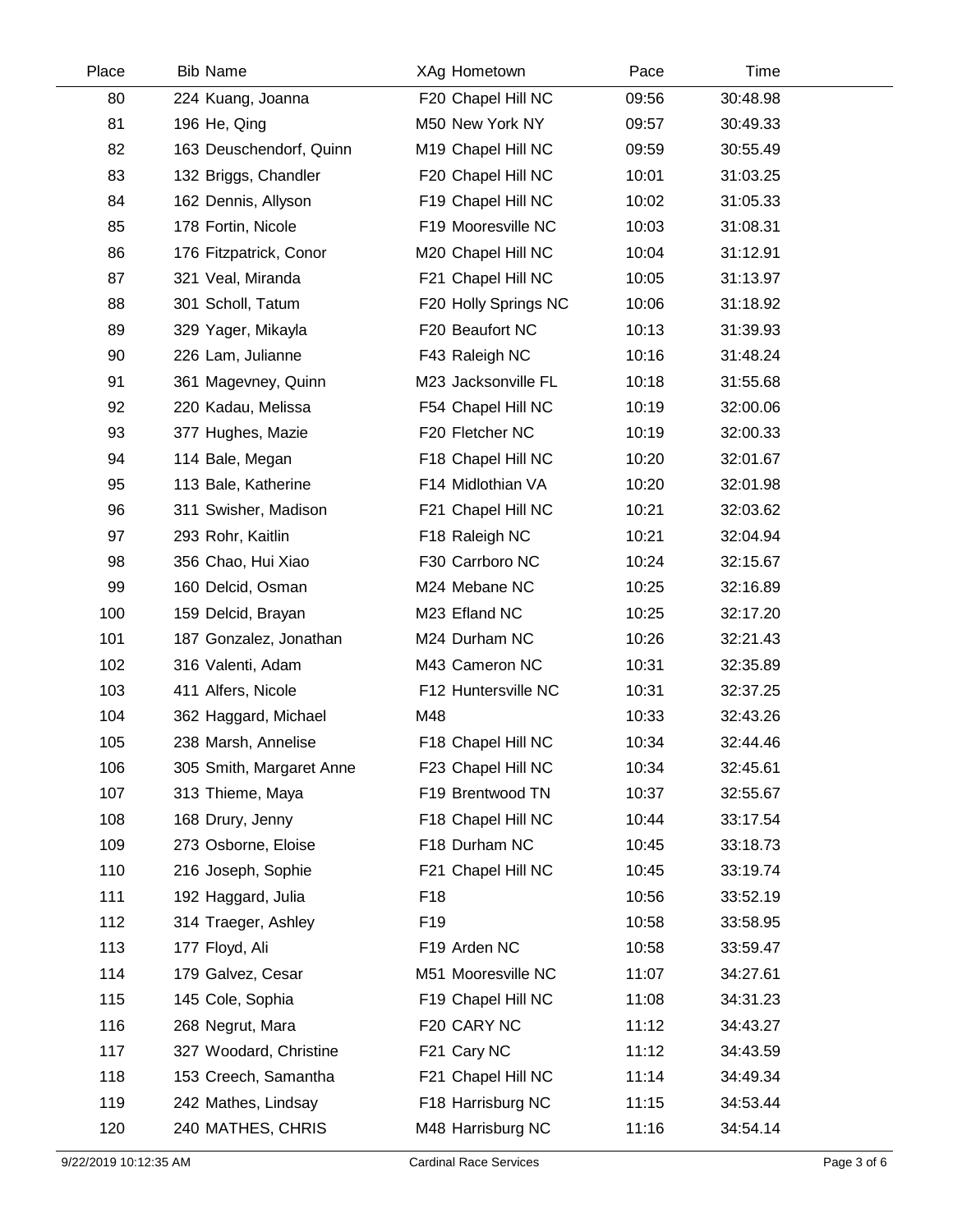| Place | <b>Bib Name</b>               | XAg Hometown          | Pace  | Time     |  |
|-------|-------------------------------|-----------------------|-------|----------|--|
| 121   | 249 McElroy, Billy            | M47 Huntersville NC   | 11:24 | 35:21.84 |  |
| 122   | 211 Hubbard, Olivia           | F11 Chapel Hill NC    | 11:25 | 35:24.02 |  |
| 123   | 210 Hubbard, Lauren           | F38 Chapel Hill NC    | 11:27 | 35:30.38 |  |
| 124   | 117 Bell, Erika               | F19 Cary NC           | 11:28 | 35:32.50 |  |
| 125   | 264 Morlock, Sara             | F20 Cary NC           | 11:31 | 35:41.79 |  |
| 126   | 317 Valenti, Ariana           | F19 Chapel Hill NC    | 11:32 | 35:44.34 |  |
| 127   | 368 Herring, Libby            | F54 Richmond VA       | 11:33 | 35:47.23 |  |
| 128   | 108 Arnold, Jason             | M48 Granite Falls NC  | 11:33 | 35:48.54 |  |
| 129   | 367 Herring, Molly            | F19 Richmond VA       | 11:34 | 35:50.02 |  |
| 130   | 380 OBrien, Kevin             | M53 Vienna VA         | 11:38 | 36:04.40 |  |
| 131   | 193 Hawkins, Eric             | M53 Raleigh NC        | 11:39 | 36:07.46 |  |
| 132   | 203 Hernandez, Alexy          | F25 Morrisville NC    | 11:40 | 36:09.33 |  |
| 133   | 175 Ferguson, Mary Britt      | F25 Raleigh NC        | 11:41 | 36:14.57 |  |
| 134   | 217 Kadau, David              | M57 Chapel Hill NC    | 11:43 | 36:18.91 |  |
| 135   | 154 Creech, Tim               | M62 louisburg NC      | 11:43 | 36:19.32 |  |
| 136   | 244 MATHES, Shannon           | F47 Harrisburg NC     | 11:47 | 36:31.38 |  |
| 137   | 241 Mathes, Grayson           | M16 Harrisburg NC     | 11:47 | 36:31.59 |  |
| 138   | 256 Merchel, Vicki            | F55 Waxhaw NC         | 11:48 | 36:33.48 |  |
| 139   | 384 Papadopoulos, Daniel Geor | M56 Mooresville NC    | 11:49 | 36:36.72 |  |
| 140   | 429 Horne, Taylor             | F19 Youngsville NC    | 11:55 | 36:57.58 |  |
| 141   | 412 Bhudasuwan, April         | F19 Raleigh NC        | 11:55 | 36:57.97 |  |
| 142   | 352 Lewis, Roman              | M21 Wilmington NC     | 12:04 | 37:24.85 |  |
| 143   | 257 Midkiff, Margot           | F18 Birmingham AL     | 12:07 | 37:32.80 |  |
| 144   | 413 Harrington, Cailee        | F18 Holly Springs NC  | 12:13 | 37:51.62 |  |
| 145   | 269 Ngo, Sally                | F19 Cary NC           | 12:17 | 38:05.85 |  |
| 146   | 359 Nykamp, Daniel            | M23 Chapel Hill NC    | 12:24 | 38:25.12 |  |
| 147   | 261 Mizelle, Maddie           | F19 Chapel Hill NC    | 12:25 | 38:29.75 |  |
| 148   | 259 Mitchell, Kathy           | F54 Apex NC           | 12:30 | 38:45.20 |  |
| 149   | 107 Arnold, Cheryl            | F48 Granite Falls NC  | 12:33 | 38:53.72 |  |
| 150   | 263 Morlock, Meredith         | F50 Cary NC           | 12:34 | 38:58.75 |  |
| 151   | 225 Kuang, Ying               | F49 Chapel Hill NC    | 12:35 | 39:00.15 |  |
| 152   | 320 Veal, Cindy               | F49 Chapel Hill NC    | 12:38 | 39:11.34 |  |
| 153   | 418 Holder, Qudrell           | M13 Roankoke Rapids N | 12:40 | 39:16.66 |  |
| 154   | 422 Holder, Paul              | M42 Roankoke Rapids N | 12:40 | 39:16.78 |  |
| 155   | 423 Holder, Emmaus            | M18 Roankoke Rapids N | 12:40 | 39:17.30 |  |
| 156   | 420 Holder, Miamor            | F6 Roankoke Rapids N  | 12:41 | 39:17.73 |  |
| 157   | 181 Galvez, Valeria           | F18 Mooresville NC    | 12:53 | 39:56.00 |  |
| 158   | 421 Holder, Josiah            | M13 Roankoke Rapids N | 12:57 | 40:09.86 |  |
| 159   | 208 Hubbard, Danny            | M7 Chapel Hill NC     | 13:00 | 40:16.74 |  |
| 160   | 209 Hubbard, Joe              | M38 Chapel Hill NC    | 13:01 | 40:21.46 |  |
| 161   | 236 Magevney, Sarah           | F12 Jacksonville FL   | 13:04 | 40:30.85 |  |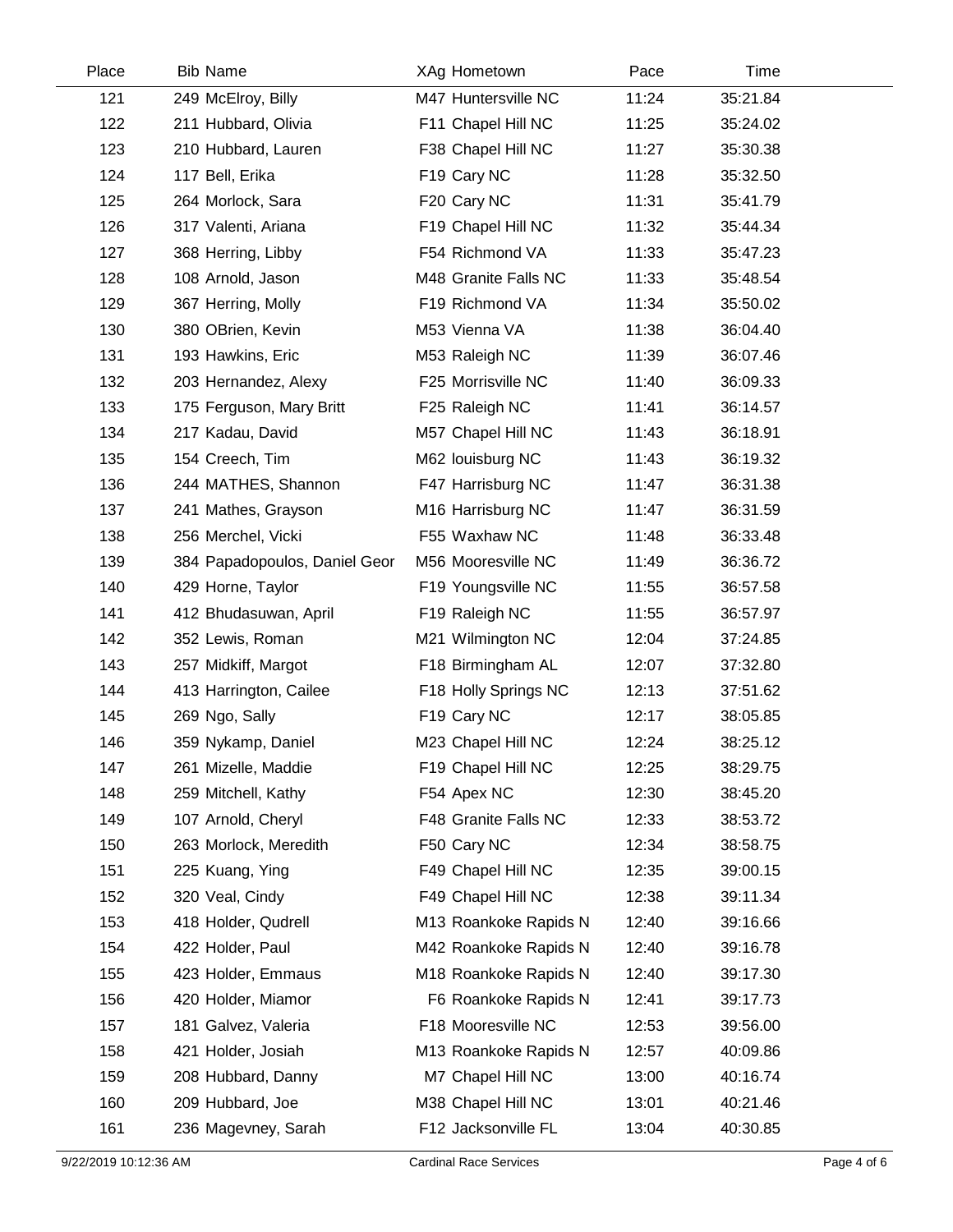| Place | <b>Bib Name</b>          | XAg Hometown          | Pace  | Time     |  |
|-------|--------------------------|-----------------------|-------|----------|--|
| 162   | 234 Magevney, Laura      | F50 Jacksonville FL   | 13:04 | 40:31.71 |  |
| 163   | 214 Ivins, Sally         | F63 Carrboro NC       | 13:05 | 40:33.80 |  |
| 164   | 250 McElroy, Emma        | F18 Huntersville NC   | 13:06 | 40:35.95 |  |
| 165   | 251 McElroy, Leslie      | F44 Huntersville NC   | 13:06 | 40:36.15 |  |
| 166   | 291 Robbins, Julianna    | F18 Chapel Hill NC    | 13:16 | 41:06.66 |  |
| 167   | 292 Robbins, Savannah    | F21                   | 13:16 | 41:06.74 |  |
| 168   | 186 Gomes, Mondira       | F19 CARY NC           | 13:21 | 41:22.54 |  |
| 169   | 143 Chen, Jesse          | M51 Charlotte NC      | 13:32 | 41:58.49 |  |
| 170   | 335 Zhu, JJ              | F48 Charlotte NC      | 13:33 | 41:59.07 |  |
| 171   | 169 Elias, Hope          | F20 Chapel Hill NC    | 13:35 | 42:06.02 |  |
| 172   | 357 Chao, Ying Liang     | F59 Carrboro NC       | 13:41 | 42:26.43 |  |
| 173   | 431 Horne, Sharon        | F53 Youngsville NC    | 13:44 | 42:34.00 |  |
| 174   | 128 Bottrill, Gretchen   | F53 Charlotte NC      | 14:02 | 43:29.34 |  |
| 175   | 138 Burud, Grace         | F20 Charlotte NC      | 14:02 | 43:29.64 |  |
| 176   | 129 Bottrill, Mark       | M60 Charlotte NC      | 14:02 | 43:29.68 |  |
| 177   | 122 Blackmon, Caroline   | F20 Chapel Hill NC    | 14:06 | 43:41.64 |  |
| 178   | 124 Blackmon, Nathan     | M45 Waxhaw NC         | 14:06 | 43:43.50 |  |
| 179   | 123 Blackmon, Charlotte  | F16 Waxhaw NC         | 14:06 | 43:44.01 |  |
| 180   | 118 Bell, Mackenzie      | F20 Chapel Hill NC    | 14:13 | 44:03.57 |  |
| 181   | 223 Kleinfelder, Jessica | F19 Chapel Hill NC    | 14:13 | 44:03.87 |  |
| 182   | 222 Kiger, Rachel        | F21 Chapel Hill NC    | 14:13 | 44:04.08 |  |
| 183   | 229 Le, Amy              | F20 Chapel Hill NC    | 14:24 | 44:38.82 |  |
| 184   | 111 Baghaie, Priyanka    | F18 Mooresville NC    | 14:33 | 45:05.25 |  |
| 185   | 106 Allio, Logan         | F19 Chapel Hill NC    | 14:50 | 45:59.01 |  |
| 186   | 430 Savola, Marina       | F19 Miami FL          | 15:22 | 47:36.75 |  |
| 187   | 307 Sprinkle, Hannah     | F19 Chapel Hill NC    | 15:23 | 47:39.78 |  |
| 188   | 116 Bautista, Sonia      | F49 Mooresville NC    | 15:44 | 48:47.17 |  |
| 189   | 180 Galvez, Natalia      | F14 Mooresville NC    | 15:45 | 48:48.22 |  |
| 190   | 370 Hall, Rebecca        | F22 Granite Falls NC  | 16:09 | 50:03.86 |  |
| 191   | 109 Arnold, Sarah        | F15 Granite Falls NC  | 16:09 | 50:05.18 |  |
| 192   | 322 White, Carrigan      | F15 Granite Falls NC  | 16:10 | 50:05.51 |  |
| 193   | 230 Leung, Madeline      | F17 Mooresville NC    | 16:59 | 52:40.18 |  |
| 194   | 274 Owens, Anna Davis    | F17 Mooresville NC    | 17:00 | 52:41.23 |  |
| 195   | 415 Holder, Kelly        | F42 Roankoke Rapids N | 17:16 | 53:31.39 |  |
| 196   | 253 McKinnon, Thad       | M31 Mebane NC         | 17:16 | 53:32.23 |  |
| 197   | 252 McKinnon, Amy        | F31 Mebane NC         | 17:17 | 53:34.80 |  |
| 198   | 318 Valenti, Lucy        | F43 Cameron NC        | 17:45 | 55:01.45 |  |
| 199   | 185 Giles, Laura         | F52 Vass NC           | 17:45 | 55:01.97 |  |
| 200   | 262 Morison, Anna        | F24 Chapel Hill NC    | 18:02 | 55:53.48 |  |
| 201   | 199 Helton, Emily        | F24 Cary NC           | 18:02 | 55:53.93 |  |
| 202   | 373 Tramposch, Thomas    | M67 supply NC         | 18:13 | 56:29.02 |  |